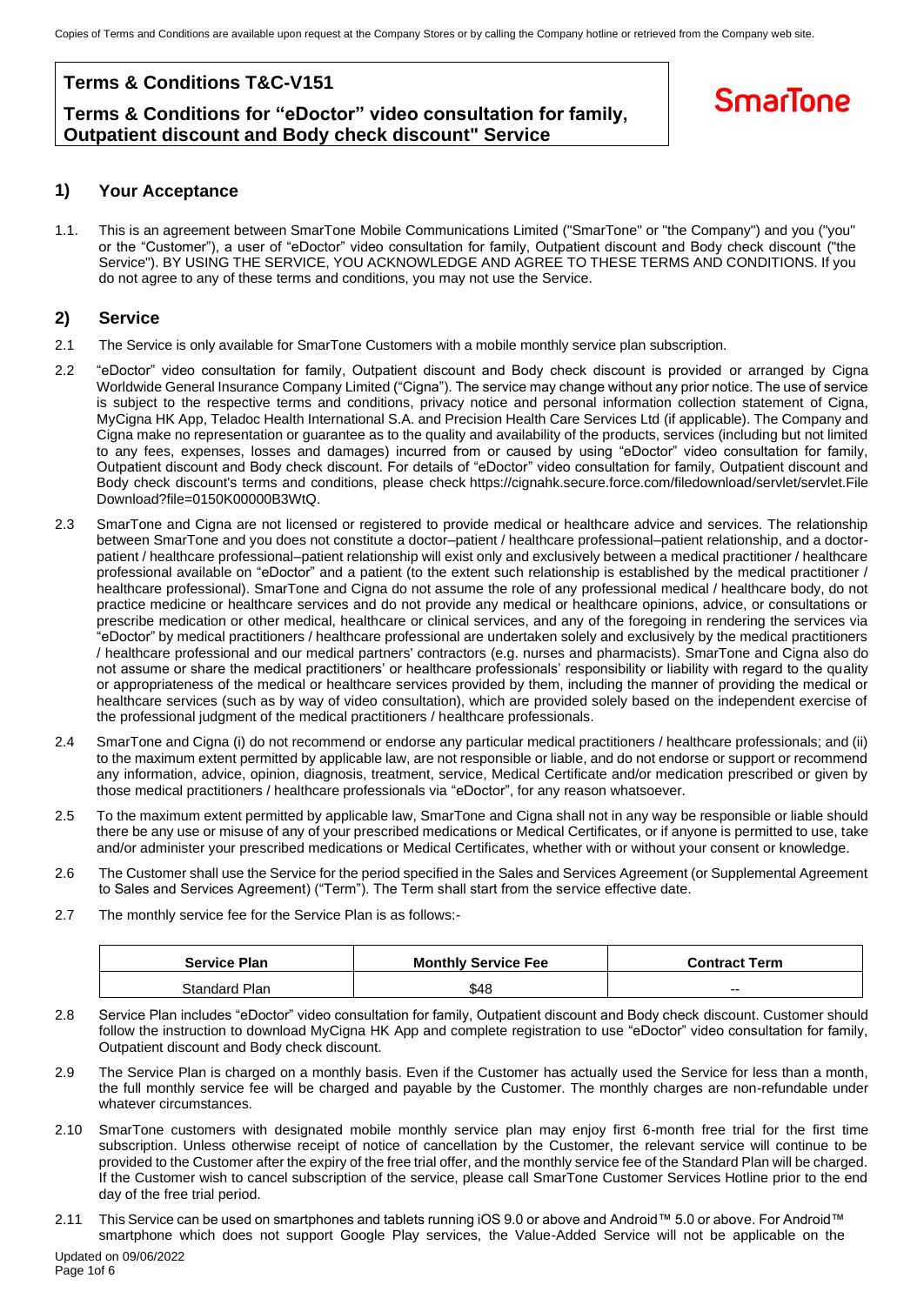smartphone. The applicable operating system for smartphones and tablets for this Service may change and update from time to time. Please enquire with our staff for details.

- 2.12 "eDoctor" video consultation for family ("eDoctor") :
	- a) eDoctor is not suitable for symptoms requiring immediate medical assistance or medical emergency cases or pregnant individuals. If you require emergency medical assistance or have been experiencing symptoms that would require immediate medical attention or if you are pregnant, please contact your in-country emergency service or hospital.
	- b) eDoctor does not cover the symptoms which are classified as high risk, please visit https://cignahk.secure.force.com/filedownload/servlet/servlet.FileDownload?file=0150K00000B3WtQ for details.
	- c) The eligibility of eDoctor is as follows:-
		- (i) customer whose age is 18 or above;
		- (ii) customer who is holder of a valid Hong Kong Identity Card;
		- (iii) individual who is not on the specially designated nationals and blocked persons on the OFAC list; and
		- (iv) individual who is a Hong Kong resident and is not considered "ordinarily resident" in a sanctioned country under U.S. Office of Foreign Assets Control ("OFAC"). An individual is considered ordinarily resident if he/she visits a sanctioned country for a period of longer than six (6) weeks over the course of any twelve (12) month period.
	- d) Customers who are at least age of 18 can apply and register for eDoctor as main subscriber.
	- e) eDoctor can cover a maximum 4 people sharing the same account, including a main subscriber and 3 dependents who are under the age of 18.
	- f) Customers may register their children who are under the age of 18 as dependents under the same account. Parents or legal guardians are always required in the consultation of the children who are under the age of 18.
	- g) The consultation can be arranged via video call or phone call.
	- h) If the doctor renders it necessary and appropriate based on his/her professional judgement after the consultation, doctor may issue medical certificate and/or referral letter and/or prescription via email in digital format. Customers should check in prior if the submitting organization accepts such digital format medical certificates and/or referral letter.
	- i) eDoctor does not include medications and medications delivery.
	- j) eDoctor is available in Hong Kong from Monday to Sunday(8:00am 10:00pm)(excluding Public Holiday) (Hong Kong time); for other countries and regions, the service hours may vary and the available timeslots for selection are provided on the MyCigna HK App.
	- k) eDoctor is available in around 100 countries and regions (according to the information updated as at 28 October 2021), which includes : Hong Kong, China, Macau, Japan, Taiwan, Thailand, Singapore, Malaysia, South Korea, United Kingdom, United States of America, Canada, Australia, Germany, Netherlands, France, Switzerland, Italy, Philippines, Indonesia, United Arab Emirates, etc. The most updated available countries and regions list is available in MyCigna HK App. The list may change without any prior notice.
	- l) When using eDoctor overseas, the customer and the doctor may not be in the same jurisdiction. Doctors will comply with the local country's regulations to provide the consultation.
	- m) eDoctor is subject to the regulatory requirements of doctors to providing the Service in the location.
	- n) eDoctor is subject to availability of doctors.
	- o) Customers need to complete the installation of MyCigna HK App according to the instructions provided to enjoy "eDoctor" video consultation for family, Outpatient discount and Body check discount.
	- p) This data waiver is only applicable to the local data usage incurred by the MyCigna HK App's video consultation part only on smartphone using SmarTone mobile network. Data usage incurred by apps download and software update are excluded. Standard roaming data charges will apply while using the service abroad. If the customer has applied for a Roaming Data Pack, data will be deducted from the plan.
	- q) Calls made by the mobile numbers under eDoctor will incur voice usage and be counted as voice minutes. Roaming charge and standard roaming data charge apply when roaming. For details of the charges, please visit https://www.smartone.com/tc/mobile\_and\_price\_plans/roaming\_idd/coveragencharges/charges.jsp. Usage of voice and roaming will be deducted from the main number's service plan and any additional usage incurred will be charged to the monthly bill accordingly.

#### 2.13 **Outpatient Discount ("This discount") :**

a) This discount is arranged by Cigna. Relevant outpatient services are provided by Cigna's medical network.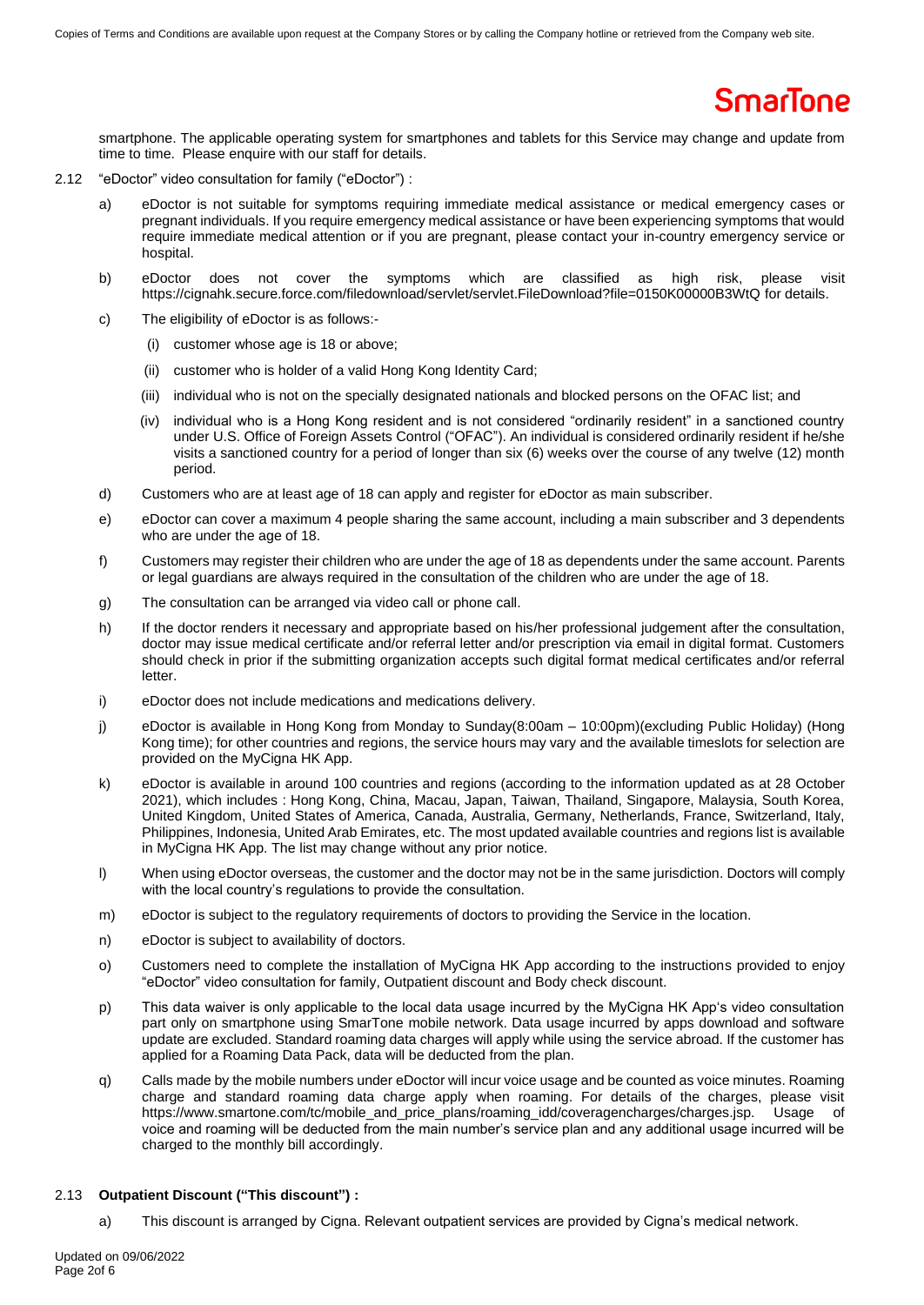- b) This discount covers visits to a network general practitioner, specialist, physiotherapist, Chinese medicine practitioner and acupuncturist.
- c) Customers are required to show identification document requested by medical network in order to enjoy the discount.
- d) This discount applies only to the main subscriber (but not the dependents), and is not transferable or redeemable for cash or other services.
- e) The outpatient consultation fees are to be borne by the customers and settled with the medical network directly.
- f) The discounts may vary for different medical professionals in Cigna's medical network. Please visit MyCigna HK App to check the medical network contact information and make enquiry for the discount details. In case of any dispute, Cigna's decision shall be final.
- g) Cigna's medical network will be updated from time to time without prior notice. For the latest list of medical professionals, customers should refer to the Doctor List available at MyCigna HK App.

#### 2.14 **Body Check Discount ("This discount") :**

- a) This discount is arranged by Cigna and provided by Precision Health Care Services Ltd. ("V-Care").
- b) This discount may be used for the body check package which includes laboratory investigation on : Physical Examination, Liver Function Screening, Renal Function Screening, Diabetes Screening, Cholesterol Screening, Urine Examination.
- c) If you have any enquiry on this discount, please contact V-Care Customer Service hotline 2539 9215.
- d) V-Care reserves to change the availability and servicing hours of centers without prior notice.

| V-Care Appointed Servicing Centres                                                                       | Opening Hours (Hong Kong time) |                                              |
|----------------------------------------------------------------------------------------------------------|--------------------------------|----------------------------------------------|
| V-Care Health Centre: Rm. 2302, Hang Lung Centre, 2-20 Paterson<br>St., Causeway Bay, HK                 | Mon - Fri                      | $9:30$ am $-1:30$ pm<br>$2:30$ pm $-6:30$ pm |
|                                                                                                          | Sat                            | $9:30am - 1:30pm$<br>$2:30$ pm $-6:00$ pm    |
| PHC Medical Diagnostic Centre Ltd.: Rm. 613, Champion Bldg., 301-<br>309 Nathan Rd., Kln                 | Mon - Sat                      | $9:30$ am $-1:30$ pm<br>$2:30$ pm $-6:30$ pm |
| PHC Medical Diagnostic Centre Ltd.: Rm. 1107, Nan Fung Centre,<br>264-298 Castle Peak Rd., Tsuen Wan, NT | Mon - Sat                      | $9:30$ am $-1:30$ pm<br>$2:30$ pm $-6:30$ pm |

#### 2.15 You agree:

- a) To use the Service for personal and non-commercial use only;
- b) Not to violate, reverse-engineer, duplicate, reproduce, transfer, share, capture, copy, forward, distribute or otherwise tamper with any content obtained from using the Service and any part of the Service for any reason or assist another person to do so.
- 2.16 Usage rules established by the Company relating to the Service may be controlled and modified by the Company for compliance purpose and the Company reserves the right to enforce such usage rules without notice to you.
- 2.17 The Service will be terminated simultaneously upon the termination of the mobile monthly service plan.
- 2.18 The Company and Cigna make no warranty that:
	- 2.13.1 The Service will meet the Customer's requirements;
	- 2.13.2 The Service will be uninterrupted, timely, secure or error-free;
	- 2.13.3 The results that may be obtained from the use of the Service will be accurate or reliable; or
	- 2.13.4 The quality of any services, information or other material obtained by the Customer through the Services will meet his/her expectation.
- 2.19 The customer expressly understands and agrees that the risk of the customer using this Service is borne by the customer. This Service is provided on an "as available" and "as is" basis. SmarTone and Cigna expressly do not provide any express or implied warranties, including but not limited to commercial merchantability, fitness for purpose and non-infringement of third party rights. The Company and Cigna assume no responsibility for the timeliness, deletion, mis-delivery or failure to store any user communications or personalization settings or for any damage to the Customer's device or loss of data that results from using the Service, including without limitation, the download of any materials, data or information. The Customer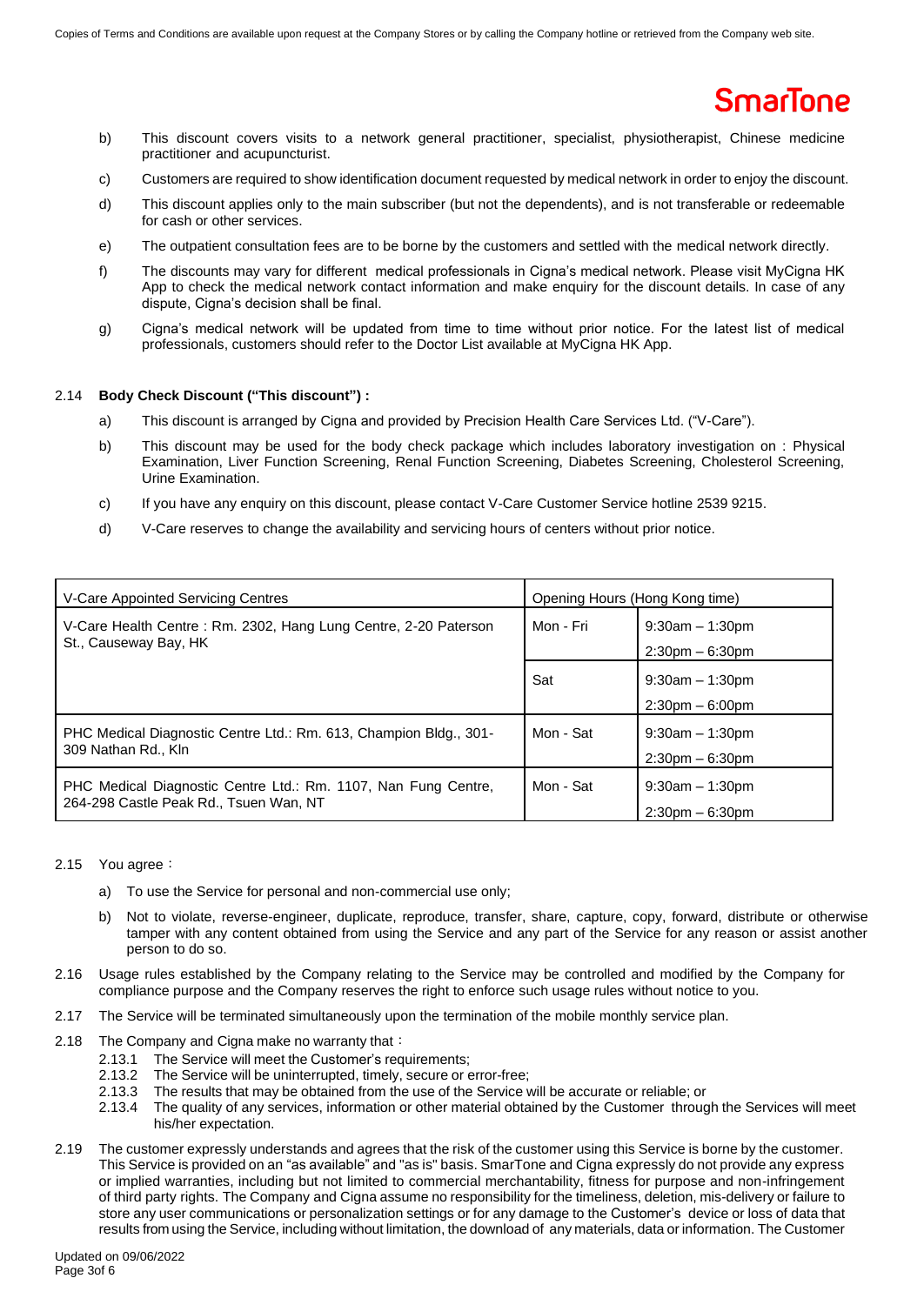expressly relieve SmarTone and Cigna from any and all liabilities arising from the access or use of any part of the Service.

- 2.20 All contents under the Service are provided by Cigna, MyCigna HK App, Teladoc Health International S.A. and Precision Health Care Services Ltd, and SmarTone and Cigna (where the contents are not provided by Cigna) are not responsible or liable for their quality, nature, accuracy and usefulness of the contents.
- 2.21 The content and categories of content available in the Service and the charges of the Service are subject to change at any time without prior notice.
- 2.22 The Company and/or Cigna may (i) deactivate or suspend the Service or any part thereof, with or without notice to you, to carry out system, maintenance, upgrading, testing and/or repairs; (ii) limit or suspend your access to any of the Service with or without notice to you if the Company and/or Cigna is/are of the opinion that such action is appropriate as a result of your use of the Service; (iii) take any steps or omit to take any steps, with or without notice to you, for any reason the Company and/or Cigna deem(s) relevant to the management or the operation of any of the Service and the Company's and/or Cigna's business, that may expand, reduce, modify, suspend, limit, make inaccessible or adversely affect the Service or any part thereof.
- 2.23 The Company and Cigna may, upon discovery of suspected or inchoate, fraudulent, deceptive, unlawful or improper use of the Service by users, suspend users' access to any or all of the Service temporarily or permanently.
- 2.24 Users agree to be bound by the Terms of Use of MyCigna HK App, which agreement can be found at [https://www.mycigna.com.hk/terms-and-conditions?lang=en.](https://www.mycigna.com.hk/terms-and-conditions?lang=en)
- 2.25 SmarTone is the authorized partner of Cigna for billing and collection of the charges of the Service from the Customer during the subscription period. For the avoidance of doubt, SmarTone is not an authorized insurance agent of Cigna and is not a licensed insurance intermediary, and shall not carry out any regulated activities set out in the Insurance Ordinance (Chapter 41 of the Laws of Hong Kong).

### **3) Rebate (if applicable)**

- 3.1 Credit Amount to be rebated to the Customer will be credited to the Customer during the Term according to the credit arrangement specified in the Sales and Services Agreement (or Supplemental Agreement to the Sales and Services Agreement).
- 3.2 The Credit Amount will be credited to the monthly bill of the Customer's Account. The first Credit Amount will be credited to the 1st monthly bill after the service effective date.
- 3.3 If, on the date of this Sales and Services Agreement, the Account is already subject to an arrangement (each a "Previous Credit Arrangement") under which any sums or charges prepaid by the Customer or the Company are to be credited by the Company to the Account, the crediting of the first installment to the Account by the Company under this Sales and Services Agreement shall be postponed to the date falling 30 days after the date of cessation of: (a) the Previous Credit Arrangement; or (b) if there is more than one Previous Credit Arrangements, the Previous Credit Arrangement with the latest expiry date. The date of cessation of the Previous Credit Arrangement will be deemed to be the date on which the last amount to be credited to the Account under the Previous Credit Arrangement is actually credited to the Account.
- 3.4 The Credit Amount paid by the Company will only be applied by the Company to meet the Customer's payment obligations to the Company in respect of the Account. However, the Customer cannot set-off any other sum payable to the Company against any part of the Credit Amount payable by the Company to the Account.
- 3.5 The Credit Amount cannot be exchanged for cash under any circumstances.
- 3.6 The Company shall not be under any obligation to pay any interest to the Customer on the Credit Amount.
- 3.7 The Customer shall not be entitled to the Credit Amount or any balance thereof upon the occurrence of any of the following events before the expiry of the Term:
	- a) if the Customer changes to a (i) service plan with monthly fee equal to or below the Service Plan amount specified in the Sales & Services Agreement (or Supplemental Agreement to Sales and Services Agreement) or (ii) non-specified service plan in the Sales & Services Agreement (or Supplemental Agreement to Sales and Services Agreement); or
	- b) if the Customer cancels or changes "eDoctor" Service; or
	- c) if the Customer enjoys special phone offer; or
	- d) if the Customer changes the mobile telephone number / the registered name for the mobile telephone number; or
	- e) if the mobile telephone service is terminated/disconnected for whatever reason; or
	- f) if at the request of the Customer or for whatever reason caused by the Customer, the mobile telephone services cannot be activated within 90 days from the date of the Sales and Services Agreement.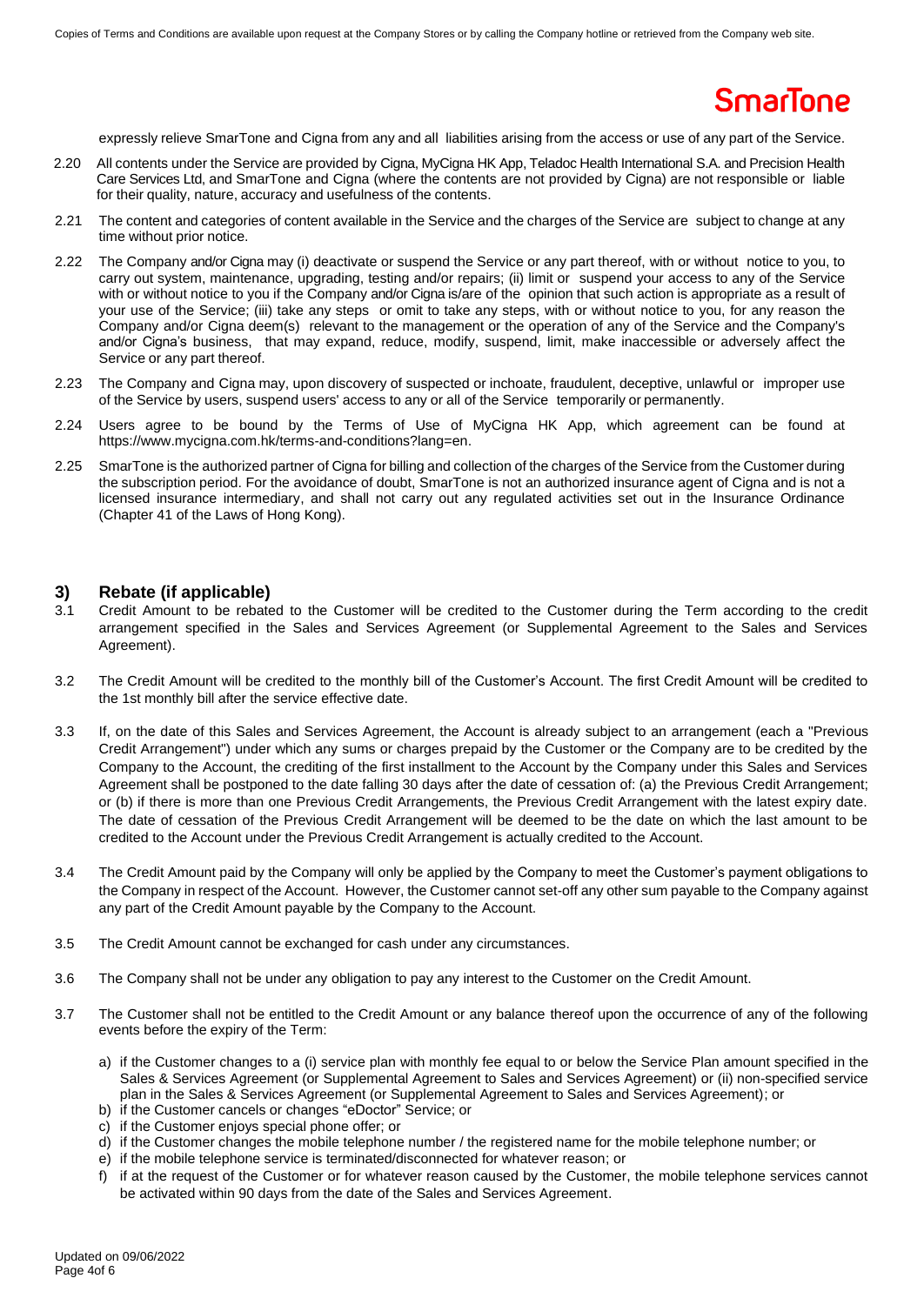### **4) Liquidated Damages (if applicable)**

- 4.1 The Customer shall pay the Company liquidated damages ((which is equivalent to the sum of the monthly fee of the Service multiplied by the remaining months of the Term) upon the occurrence of any of the following events before the expiry of the Term:
	- a) if the Customer changes to a (i) service plan with monthly fee equal to or below the Service Plan amount specified in the Sales and Services Agreement (or Supplemental Agreement to Sales and Services Agreement) or (ii) 2G Service Plan or (iii) IC2N Service plan; or
	- b) if the Customer cancels or changes "eDoctor" Service; or
	- c) if the Customer changes the mobile telephone number / the registered name for the mobile telephone number; or
	- d) if the mobile telephone service is terminated/disconnected for whatever reason; or
	- e) if at the request of the Customer or for whatever reason caused by the Customer, the mobile telephone services cannot be activated within 90 days from the date of the Sales and Services Agreement.

### **5) Intellectual Property rights**

5.1. The design of the Service along with any service features ("Applications") and the trademarks, service marks and logos contained therein ("Marks") are owned by Cigna and is protected by applicable intellectual property laws including but not limited to copyright. Except to the extent permitted by law, you shall not use such Applications and/or Marks in any way whatsoever except for use of the Service. You shall not modify, rent, lease, loan, sell, distribute or create derivative works based on the Applications in any manner.

### **6) Privacy Policy**

- 6.1 Your privacy is important to the Company. The Company has developed a Privacy Policy that covers how it collects, uses, discloses, transfers and stores your information. Please visit smartone.com/privacypolicyen for full details of the Company's Privacy Policy.
- 6.2 The Company will do its best to keep your privacy safe, but still need your help. Please protect your own personal information carefully.

### **7) Applicable Laws**

- 7.1 You shall comply with the laws of Hong Kong Special Administrative Region in relation to your use of the Service.
- 7.2 You expressly agree to the exclusive jurisdiction of the courts of Hong Kong Special Administrative Region in determining any dispute with the Company or relating to the use of the Service.

### **8) Limitation of Liability**

**8.1** The Company and Cigna shall under no circumstances be liable whether in contract, tort, statute or otherwise (including without limitation for negligence, breach of contract, defamation) for any special, direct, indirect or consequential loss or damage (including without limitation, loss of revenue, loss of data or goodwill) which is suffered, sustained or incurred by you, or any person arising (directly or indirectly) from or out of or relating to the Service.

### **9) Advertising**

- 9.1 You acknowledge and agree that the Service includes advertisement.
- 9.2 The Company is not a party to and is not otherwise involved in any manner in any correspondence or business dealings with, or participation in promotion of, advertisers found on or through the Service, including payment and delivery of goods or services and any other terms, conditions, warranties or representations associated with such dealings which are solely between the Customer and such advertiser. The Customer agrees that the Company shall not be responsible or liable for any loss or damage whatsoever incurred as a result of any such dealings or as the result of the presence of such advertisers on the Service.
- 9.3 The Company does not represent or endorse the accuracy or reliability of any information, advertisements or contents contained on, distributed through, or linked, downloaded or accessed from the Service. The Company cannot and does not guarantee the quality or reliability of any products or information purchased or obtained by you as a result of an advertisement or any other information displayed in the Service. By using the Service, you expressly acknowledge and agree that the Company shall not be responsible for any damages, claims or other liability arising from or related to such advertisements or information displayed in the Service.
- 9.4 The Company may provide advertisers with reports on how their advertisements performed on the Service, but the Company only provides the data to them after the Company has removed your name or any other personally identifying information from it, or has combined it with other people's data in a way that it is no longer associated with you.